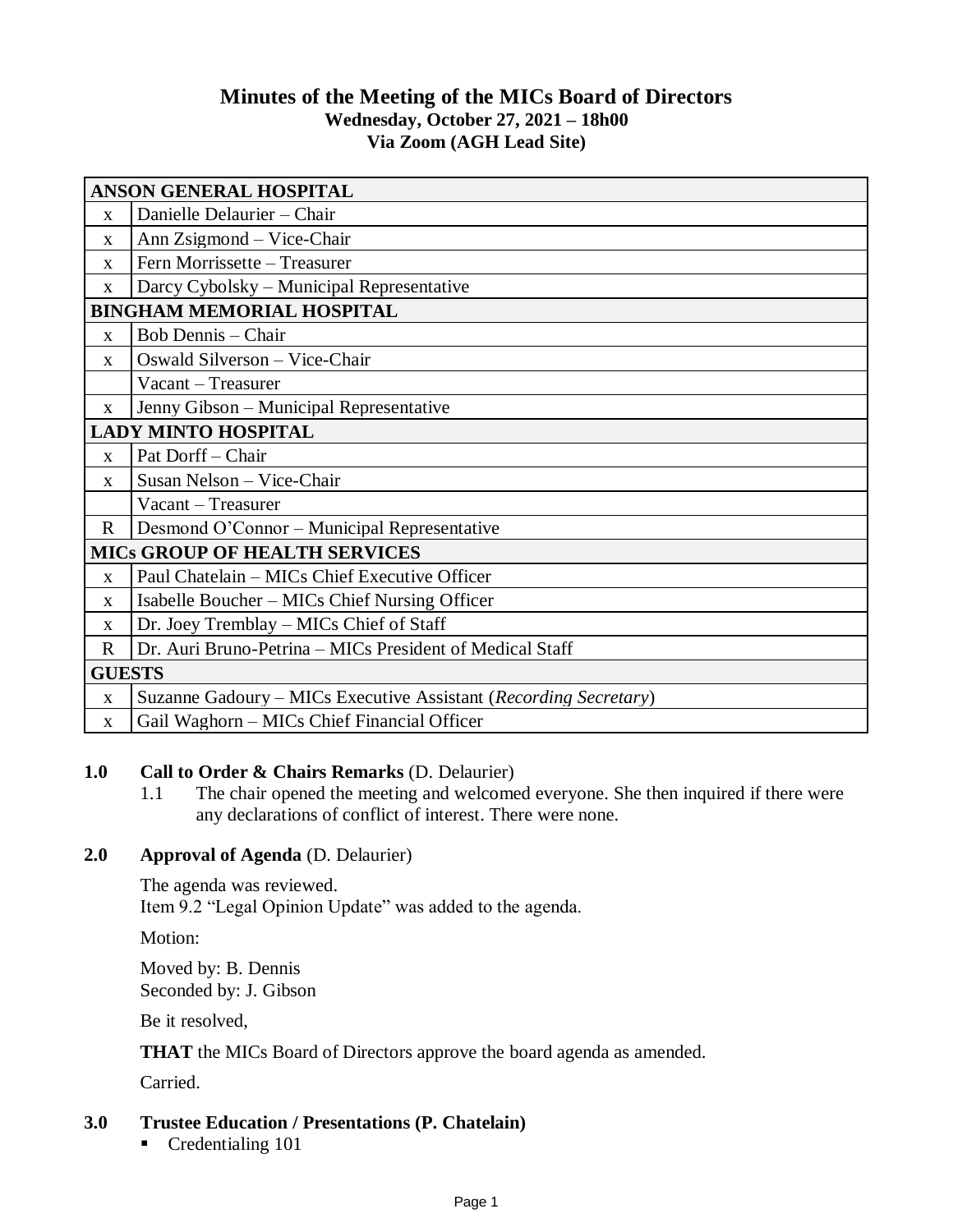- The presentation was provided for information
- The term "privileges" is used because Professional Staff are given the privilege of using hospital resources in return for providing care to hospital patients. It also allows them to perform certain kinds of clinical procedures, access certain hospital staff, facilities, equipment, systems and supports.
- The board ultimately makes any decisions about Professional Staff privileges: categories and scope of privileges; appointment; reappointment; changes to privileges and suspension, restriction or revocation of privileges.
- While the preparation and coordination of materials may be done by hospital staff or board sub-committees, the final decisions must be made by the board alone and cannot be delegated.
- The board is responsible for ensuring an effective and fair credentialing process. While it does not need to receive all the details for every applicant, it must be assured that the processes meet legal requirements.
- The board was invited to ask questions.

### **4.0 Approval of Minutes (D. Delaurier)**

4.1 Minutes of the MICs Board of Directors meeting held September 22, 2021 were provided for information.

Motion:

Moved by: P. Dorff Seconded by: O. Silverson

Be it resolved,

**THAT** the MICs Board of Directors approve the minutes of the meeting held September 22, 2021 as presented.

Carried.

#### **5.0 Follow-Up Items**

- 5.1 Review of the 2021-2022 Board Work Plan (P. Chatelain)
	- The Board Orientation took place on October 21<sup>st</sup> via Zoom
	- Credentialing 101, strategic planning update and HIRF and capital budget review are being presented today

#### **6.0 MICs Finance** (G. Waghorn)

- 6.1 August 2021 Operating Statements
	- Gail presented a high level of the statements; will be doing a detailed Q2 review next month at the finance committee meeting
	- There have been some small fluctuations but no big changes since last report

#### **BMH:**

- Operating at a small deficit of (\$13,990) at the end of August
- Total Operating Revenue: \$3,851,744
- Total Operating Expenses: \$3,865,735

#### **AGH:**

- Operating surplus of \$283,799 due to the \$500,000 additional funding from the MOH
- Total Operating Revenue: \$4,694,197
- Total Operating Expenses: \$4,410,399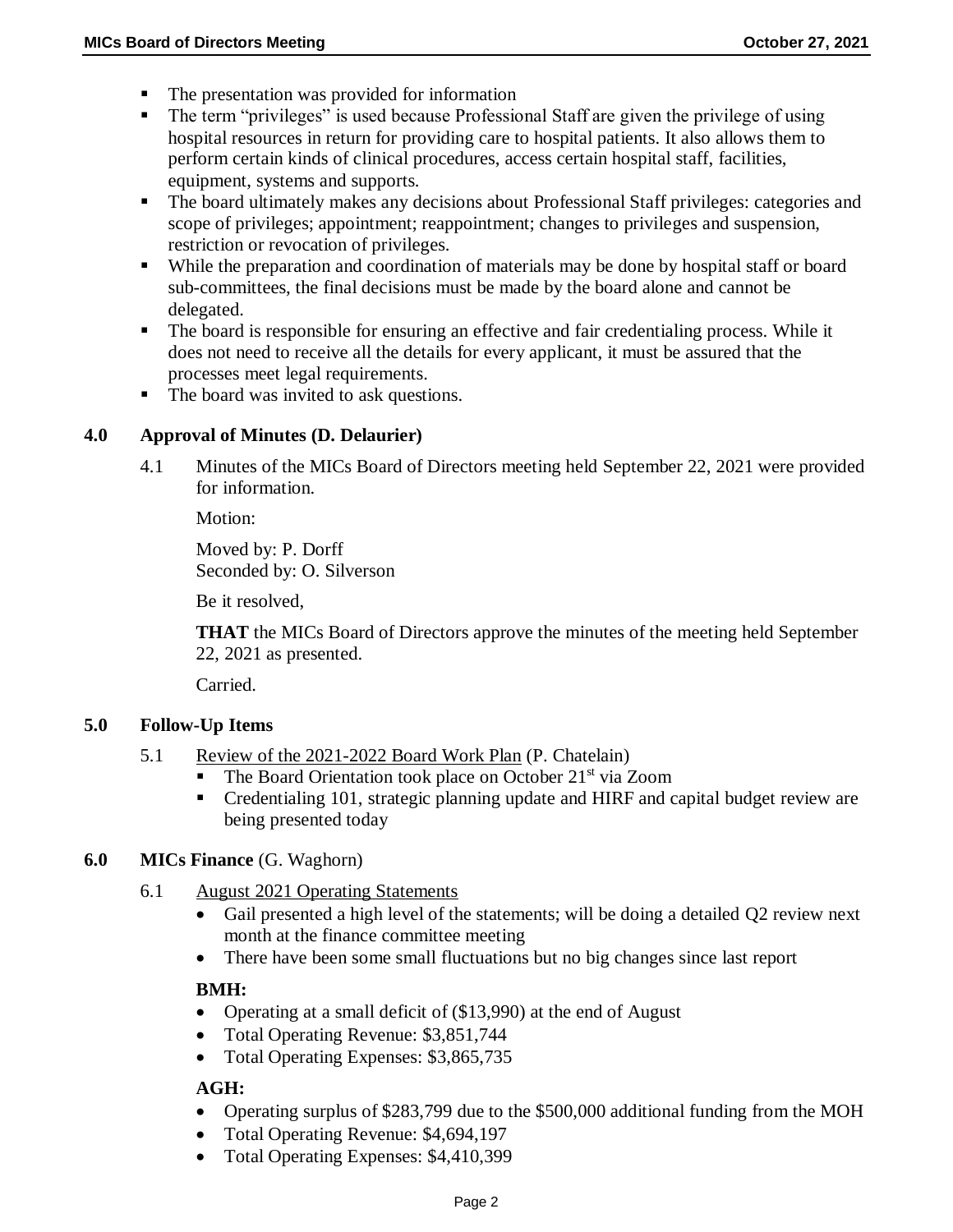### **SCM:**

- Total Revenue: \$2,493,935
- Total operational deficit: (\$326,543)
- Continue to struggle with staffing costs
- Receiving less COVID funding

## **LMH:**

- Operating deficit of (\$316,992)
- Total Operating Revenue: \$6,697,831
- Total Operating Expenses: \$7,014,823

## **VM:**

- Total Revenue: \$1,083,881
- Total operational deficit: (\$354,637)

Motion to approve August 2021 Operating Statements Moved by: J. Gibson Seconded by: A. Zsigmond Be it resolved,

**THAT**, the MICs Board of Directors approve the August 2021 Operational Statements for Bingham Memorial Hospital, Anson General Hospital, South Centennial Manor, Lady Minto Hospital and Villa Minto as presented. Carried.

### 6.2 HIRF and Capital Budget Update

• This report is presented to the board each quarter

### **BMH:**

- The water distribution project is ongoing; \$100,000 is ECP funded and is currently over budget by \$54,000
- The Rosedale extension's estimated cost is \$375,000; a P.O. was issued for engineering
- The door operator upgrade on the passenger elevator is in progress and is capital funded
- We are waiting for approval on our ECP application for exterior doors and window replacement
- Waiting for approval to replace the medical vacuum pumps and update to current standard; engineering in progress
- The passenger elevator hydraulic motor pump project is in progress with an estimated cost of \$22,000; the pump had to be ordered as there was only one motor available.

### **AGH:**

- Freight elevator electrical and fire alarm installation in progress; delay in fabrication due to unavailable materials
- Waiting for approval of ECP application for passenger elevator modernization
- Engineering to be done on passenger elevator modernization

### **SCM:**

 Two of the three humidifiers failed and are past end of life; recommended to replace all three due to the new changes in cooling and air temperature requirements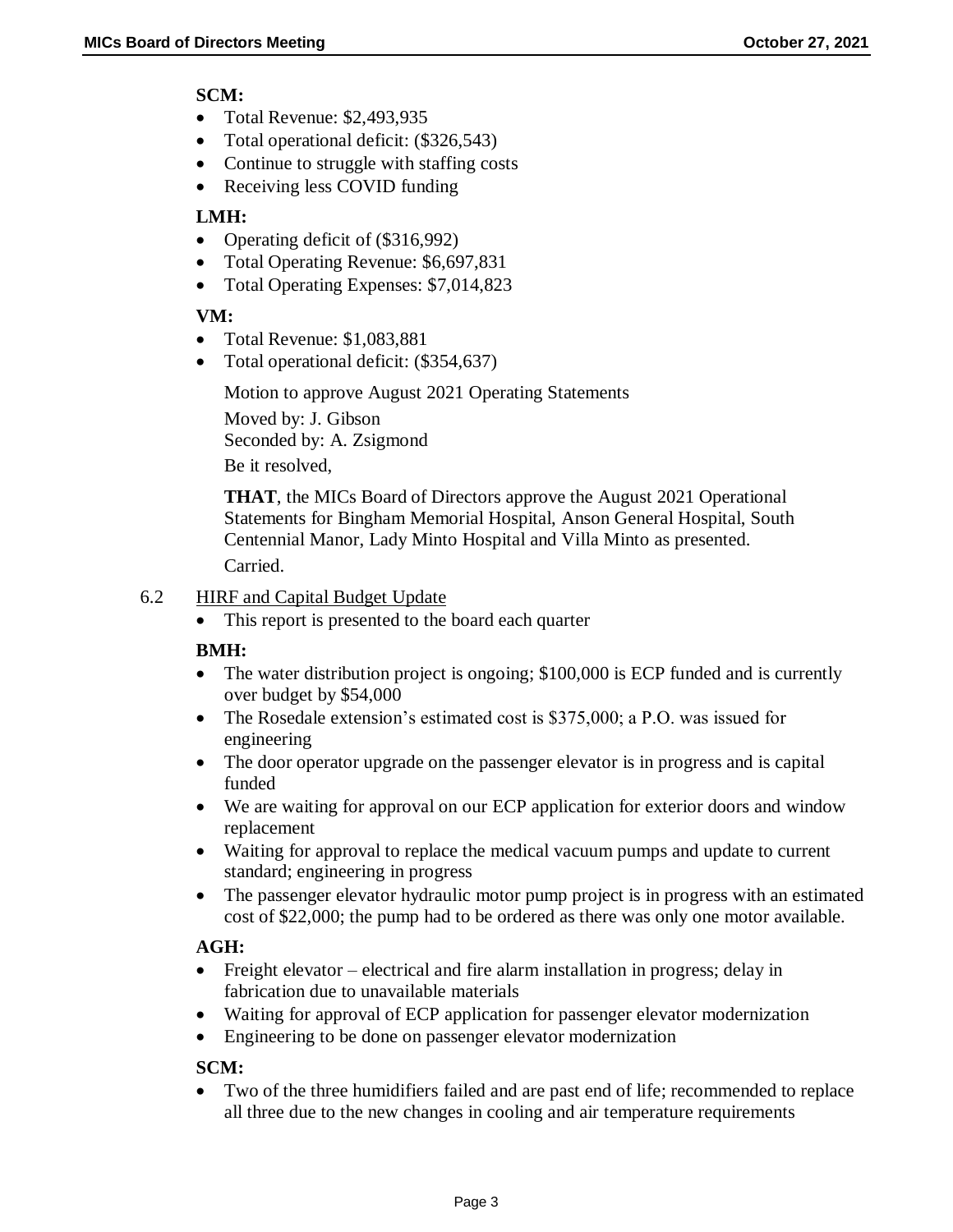#### **LMH:**

- Lab Phase II is on hold; possibly an October tender
- Garage extension (part of O2 Concentrator project) is completed
- Waiting for approval of ECP funding for AHU #3 replacement
- Waiting for approval of ECP funding to replace asphalt on roadways and parking lots
- Pharmacy Upgrade engineering and design have been started in order to have a completion date of Dec. 2021; upgrade will meet NAPRA requirements
- Waiting for approval and funding from Surgical Innovation Fund scrub sink, medical gas columns, electrical panels and isolation transformers; possible upgrade of dumbwaiters

### **VM:**

- Medication room/Nursing station renovations: starting detailed design for construction estimates
- Kitchen renovation engineer and design: offsite preparation seem to be the best option; ongoing feasibility study
- Pharmacy upgrade: pharmacy and Chemo Prep Room will be expanding into Health Records; ongoing
- The board members were invited to ask questions.

### **7.0 Presentations/Reports** (D. Delaurier)

- 7.1 Chief Executive Officer Report: (P. Chatelain)
	- The CEO provided the following overview:
	- COVID-19 update:
		- $\checkmark$  Zero case count reported in our PHU region; the curve is bending
		- $\checkmark$  We have implemented our policy on vaccines for the MICs Group of Health Services (non-mandatory) and the Ministry of Long-Term Care policy for LTC (mandatory).
		- $\checkmark$  We continue to run and staff three Testing centers; 2 days per week in Cochrane and in Iroquois Falls, and 1 day in Matheson.
		- $\checkmark$  We have received COVID-19 funding allocations including Infection Control monies for LTC but they are soon coming to an end.
	- The land transfer to AGH and site survey have now been completed. The Ministry has been notified. An updated Financial Budget, including financing and fundraising plans will have to be submitted for their review before their public consultation. Then a Development Agreement will be issued.
	- Physician and Nursing Recruitment continue to be our greatest challenge. With the recent retirements and departures over the summer, we are in dire needs. Many of our ED shifts at AGH are covered by locums from EDLP (Health Force Ontario) in addition to utilizing nursing agency staff.
	- We applied and were successful in obtaining a grant for up to \$35K for a Foundation Coordinator. The job ad has been placed in the newspaper and website.
	- The VM AHU #1 has a 4-week delay due to materials being unavailable. The pharmacy expansion is slowly underway with a completion date of December 2021. We did receive a very generous donation towards this project. The freight elevator at AGH is a work in progress with a fall 2021 completion. The water distribution and elevator projects at BMH are also in progress.
	- We did receive over \$2.3M in HIRF and ECP funding early this month, but have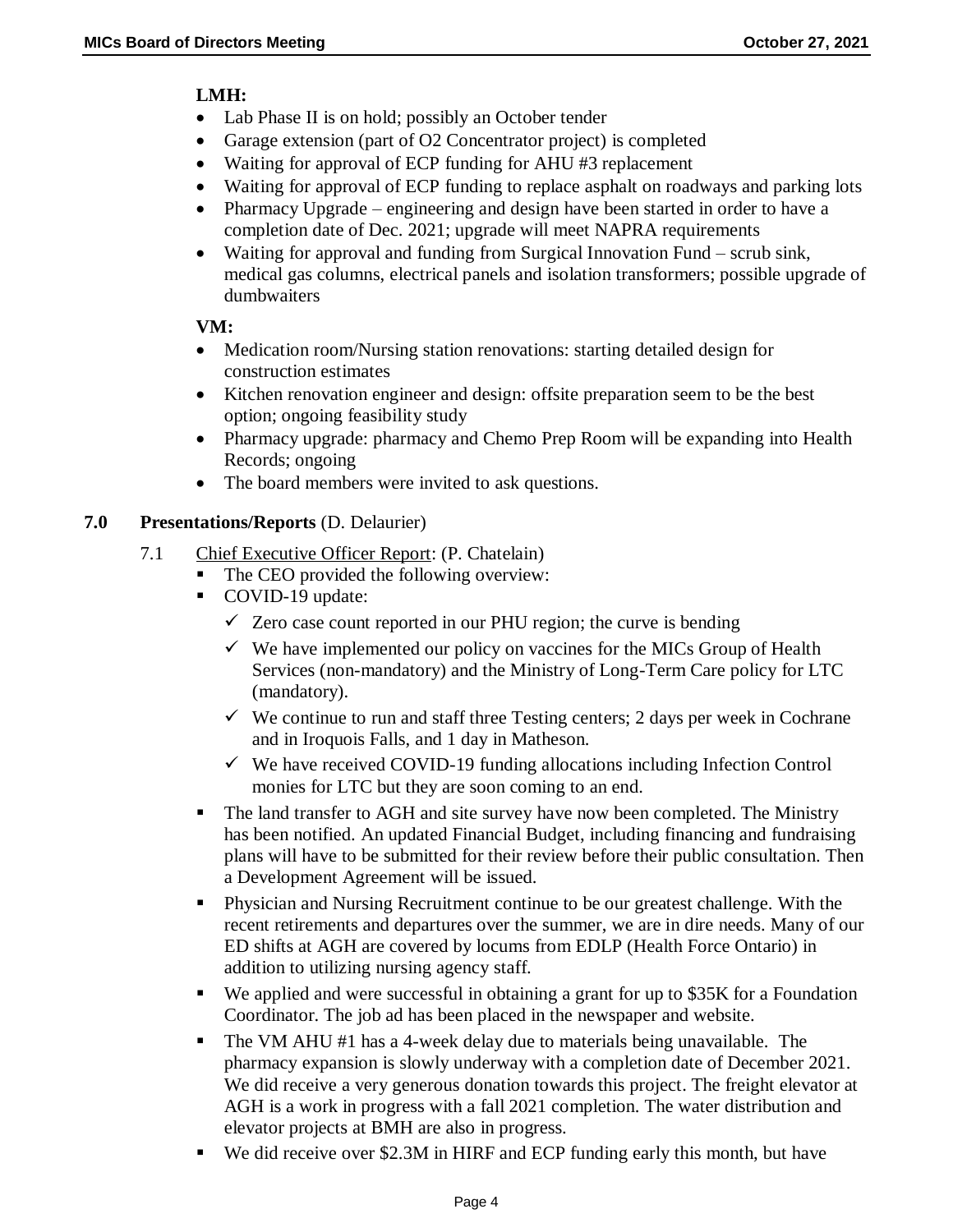asked the Ministry for an extension as some of these projects require paving and asphalt. Our request was denied but we are able to divert this money to other projects.

- The Moose FM radio-thon fundraising will go towards the purchase of an anesthetic gas machine for the OR program
- Board Members were invited to ask questions.
- 7.2 Chief Nursing Officer Report: (I. Boucher)
	- The CNO provided the following overview:
		- o Internally, we have an 87% fully vaccinated rate for MICs and 94% for first dose
		- o We don't have any COVID cases in our area but Sudbury is in a different position
		- o The Emergency department Total ER visits for Q1 were provided for information as well as the CTAS levels and wait times, length of stay in emergency for high urgency patients not admitted to hospital and all patients admitted to hospital
		- o CTAS levels 4 & 5 which are less urgent and non-urgent are the bulk of our ER visits
		- o Experiencing some challenges with our wait times for low urgency patients who are not admitted to hospital; the provincial target is 4 hours; we have a few sites that have exceeded that target due to transportation, diagnostic testing or activity in the Emergency department
		- $\circ$  Doing fairly well with wait times for CTAS levels 1 & 2 who are not admitted; the provincial target for this indicator is 8 hours
		- o Numbers for length of stay for admitted patients are good
		- o Continue to experience pressures with respect to capacity to admit; seeing a rise in our occupancy rates in all three hospitals in the last few months
		- o We have resumed endoscopies at AGH
		- o Monitoring to ensure we have adequate staff to keep providing this service
		- o We continue to recruit for all our sites for RNs and RPNs; we have full-time vacant positions in some of our sites but no applicants
		- o We were approved by the ministry for the CCPN program that provides a \$10,000 incentive for one year; we advertised for two CCPN positions; in order to be eligible for this program, a nurse must not have worked for the last 6 months and must be able to start by November 15<sup>th</sup>
		- o We have two agency nurses providing services at AGH which allowed us to provide ACLS training to our staff, ER training and give nurses vacation time
		- $\circ$  Accreditation reviewing governance action plan later in the meeting; we don't have a schedule yet for the online survey; received feedback from TDH that underwent accreditation recently – they were asked about their ethical framework, patient involvement, strategic planning, quality framework and integrated risk management; this will be reviewed to prepare for our accreditation
		- Flu season has started; we have started our immunization campaign within MICs
	- Board members were invited to ask questions.

### **8.0 Medical Staff** (Dr. J. Tremblay)

- 8.1 Chief of Staff Report:
	- Dr. Tremblay provided a verbal update on the following:
		- o Our physicians and nurses are working very hard as they are working shortstaffed; down to two physicians and one NP at LMH; need to recruit at least three physicians to work comfortably again
		- o We have some leads for physician recruitment in Cochrane for the new year; we have been meeting some physicians through Zoom; we have two physicians who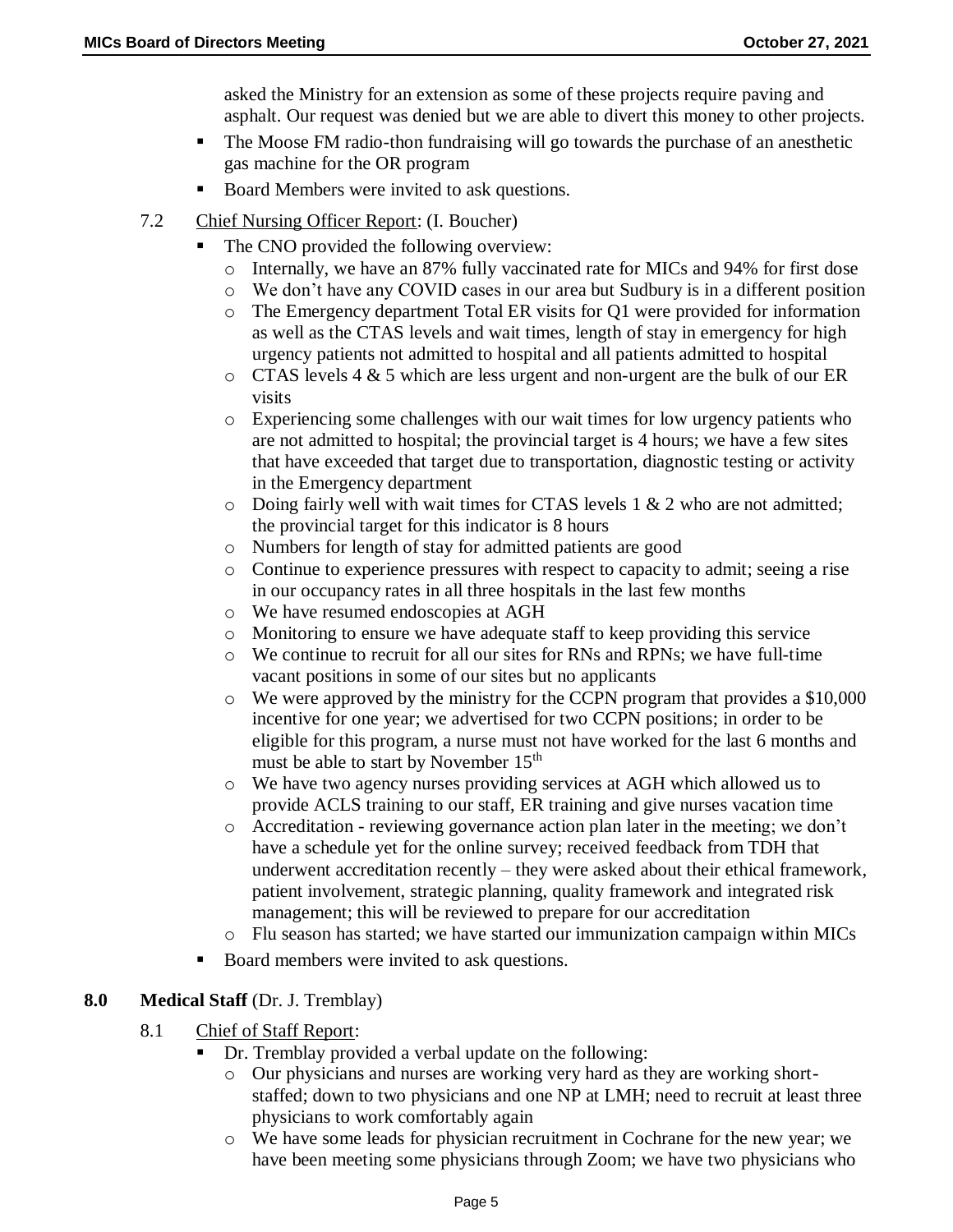will be doing both office and ER in the next two months and at least one is thinking of relocating to the North sometime soon

- o We are seeing some EDLP locums returning to AGH with hopes that they return as permanent locums and we're seeing more ER locums from TDH taking shifts
- o As some of the locums are having difficulty looking after ER and in-patients after hours and on weekends, MICs is looking at hiring someone to do in-patient rounding thus alleviating the pressure on the ER physician; this is normally done by the patient's family physician but we are now have many orphan patients due to physician retirements
- o We have been experiencing over capacity at some of our hospitals as a result of HSN being over capacity; our patients have to wait longer for transfers and we have been asked to repatriate sooner to alleviate the capacity pressures
- o A board member asked if we could fast track the IMGs
- $\circ$  There are different quality of IMGs; there are some 3<sup>rd</sup> year medical students who are just as strong depending on their training but they still require a supervisor
- o One IMG was interested in coming to Cochrane but needed a supervisor; it would be very challenging for our physicians as they are already overwhelmed and can't take on the extra responsibility
- 8.2 Medical Advisory Committee Minutes:
	- Minutes of the MAC meeting held September 15, 2021 were provided for information.

### **9.0 ONTARIO NORTH / MOHLTC Business** (P. Chatelain)

- 9.1 The OHA response letter to Premier Ford regarding healthcare worker vaccination was provided for information
	- The letter is a group response from a number of hospitals
	- There was an OHA update today; premier has some reservations regarding mandating vaccination in acute care
	- The OHA is pressuring the ministry in making a decision soon
- 9.2 Legal Opinion Update
	- The Board of Directors and Executive Team received a letter from an employee regarding the provincial vaccination mandate and requested a legal opinion
	- The lawyer stated that the letter is based on templates being circulated in anti-vaxxer circles and, in short, has no merit.
	- It is based on assumptions of the law that are wholly inaccurate e.g. "The 1960" Canadian Bill of Rights affirms that the Canadian nation is founded upon principles that acknowledge the supremacy of God." These inaccurate statements are contained throughout this letter. Her "God-given right" to put others at risk by refusing health and safety requirements is not protected by any federal and provincial privacy law. No one is forcing any medical treatment upon her. She has a choice between getting the vaccine and keeping her job or be terminated.
	- The letter is a blatant attempt to intimidate the employer when the organization is simply implementing a provincial mandate on safety in the workplace. No one at MICs is at any legal risk in following the provincial mandate. This letter does not change the legal situation in any way.
	- **MICs** has every right and obligation to protect its staff, residents and patients.
- **10.0 MICs Quality Committee** (I. Boucher)
	- $\blacksquare$  N/A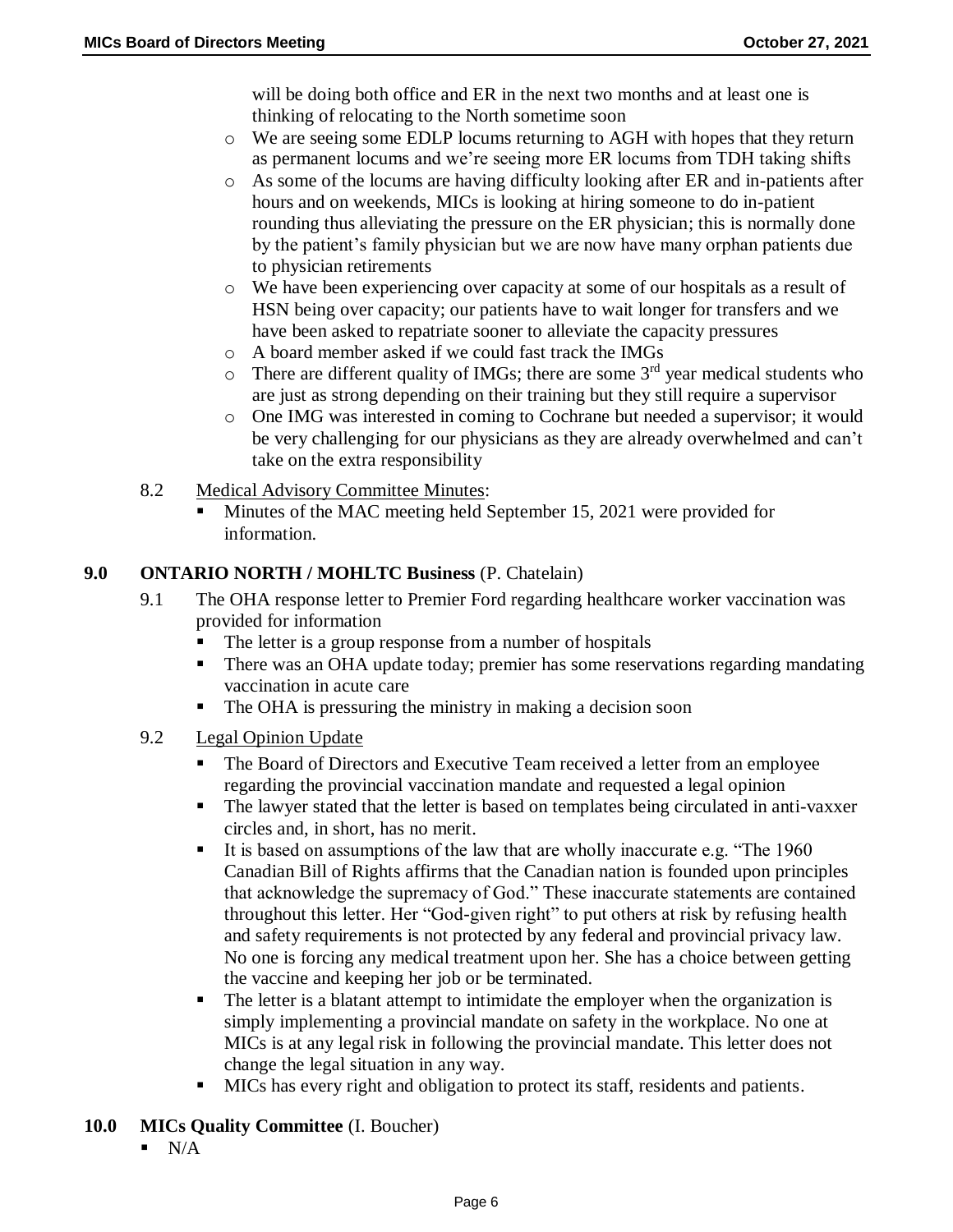- **11.0 Physician & HR Recruitment** (P. Chatelain)  $\blacksquare$  N/A
- **12.0 Indigenous and French Language Issues** (P. Chatelain)
	- The FLS Report Highlight North East 2019-2020 was provided for information.
- **13.0 Site Business** (D. Delaurier)
	- 13.1 Anson General Hospital:  $N/A$
	- 13.2 Bingham Memorial Hospital:  $\blacksquare$  N/A
	- 13.3 Lady Minto Hospital:  $N/A$

#### **14.0 Partnership Business** (Bob Dennis)

- 14.1 September 2021 Board Effectiveness Survey Results
	- 10 out of 12 surveys were submitted.
- 14.2 October 2021 Board Effectiveness Survey
	- The survey was emailed to the board members following the meeting.
- 14.3 Strategic Planning Update P. Chatelain
	- The performance measures for Q1 were provided for information.
- 14.4 Accreditation I. Boucher
	- The government action plan was provided for information.
	- This plan will be brought to the Ad Hoc committee for discussion
	- Item  $2.3$  recommend member of PFAC attend the Quality Committee meetings quarterly; there are two individuals who would be interested in participating
	- Item  $10.5$  recommend sharing a patient story to the Quality Committee on a quarterly basis

#### **15.0 In Camera**

15.1 Motion to go in camera

Moved by: P. Dorff Seconded by: J. Gibson

- 15.2 Physician privileges
- 15.3 Motion to go out of in-camera

Moved by: A. Zsigmond Seconded by: B. Dennis

15.4 Approval of physician privileges

Motion to approve hospital privileges for EDLP physicians Dr. Christopher Poss, Dr. Marie Turcotte, Dr. Fady Youssef, Dr. Linn Milligan and Dr. Thomas Campbell in the ER/Critical Care Department

Moved by: A. Zsigmond Seconded by: J. Gibson

Be it resolved,